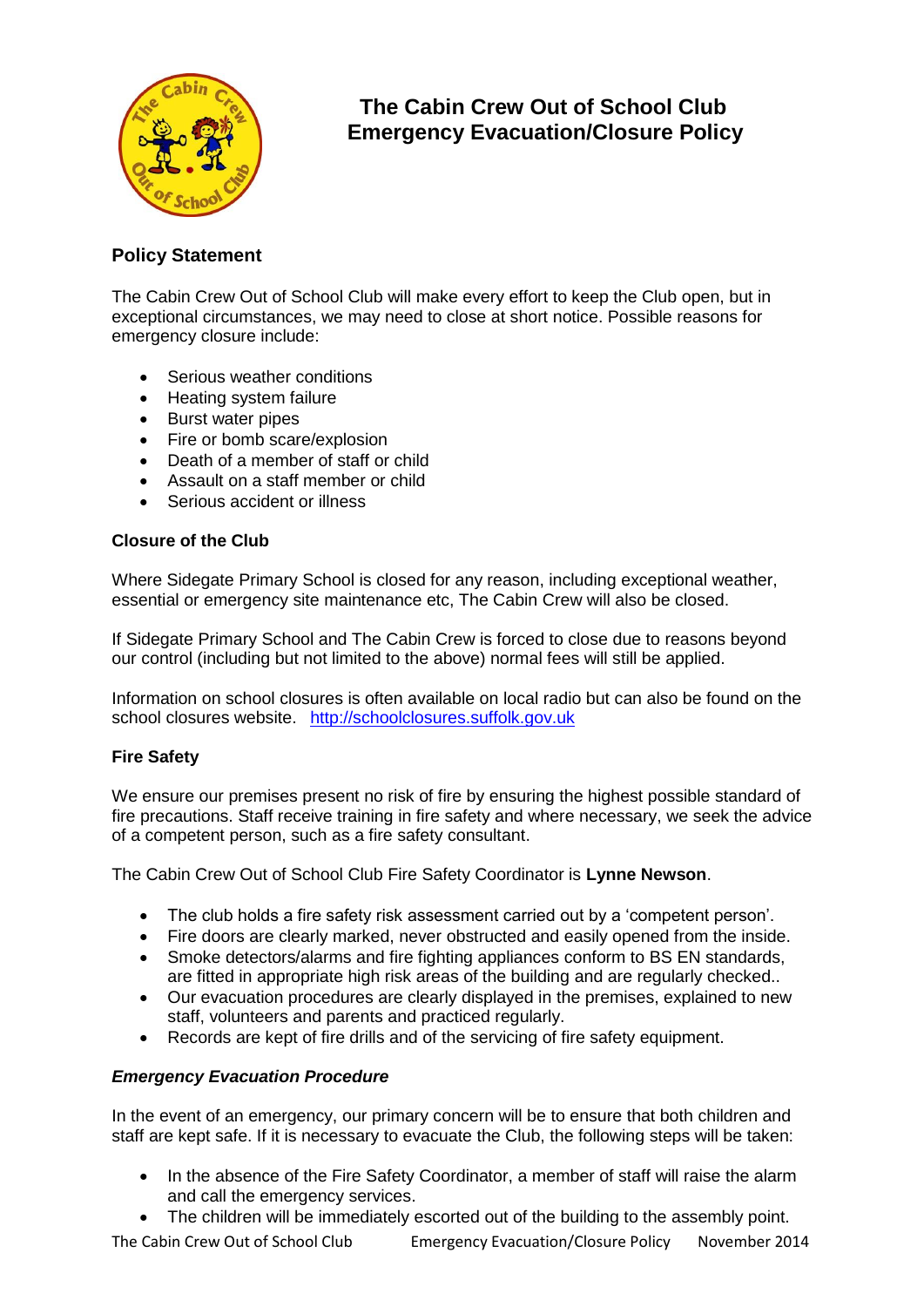- No attempt will be made to collect belongings.
- The allocated person (on the 'book') will collect the bag containing the children's contact details, staff details and session register.
- The premises will be checked by the Manager/Fire Safety Co-ordinator providing it is safe to do so.
- The Manager/Fire Safety Co-ordinator will close all accessible doors to prevent the spread of fire before they leave the building if it is safe to do so.
- The allocated person will check the register and all children and staff accounted for.
- If anyone is missing from the register, the emergency services will be informed.
- The Manager will contact parents to collect their children. If the register is not available, the Manager will use the emergency contacts list (which is kept off site).
- All children will be supervised until they are safely collected.
- If after every attempt, a child's parent or carers cannot be contacted, the Club will follow its Uncollected Child procedure

If the Club has to close, even temporarily, or operate from alternative premises, as a result of the emergency, we will notify Ofsted.

Ofsted's address is: Ofsted, Piccadilly Gate, Store Street, Manchester M1 2WD **雪**: 030 123 1231

| This policy was adopted by The Cabin Crew<br>Out of School Club. | Date:              |
|------------------------------------------------------------------|--------------------|
| To be reviewed:                                                  | Signed:            |
| Name of signatory:                                               | Role of signatory: |

*Written in accordance with the Statutory Framework for the Early Years Foundation Stage (2017): Safeguarding and Welfare Requirements: Safety and suitability of premises, environment and equipment [3.5]d*